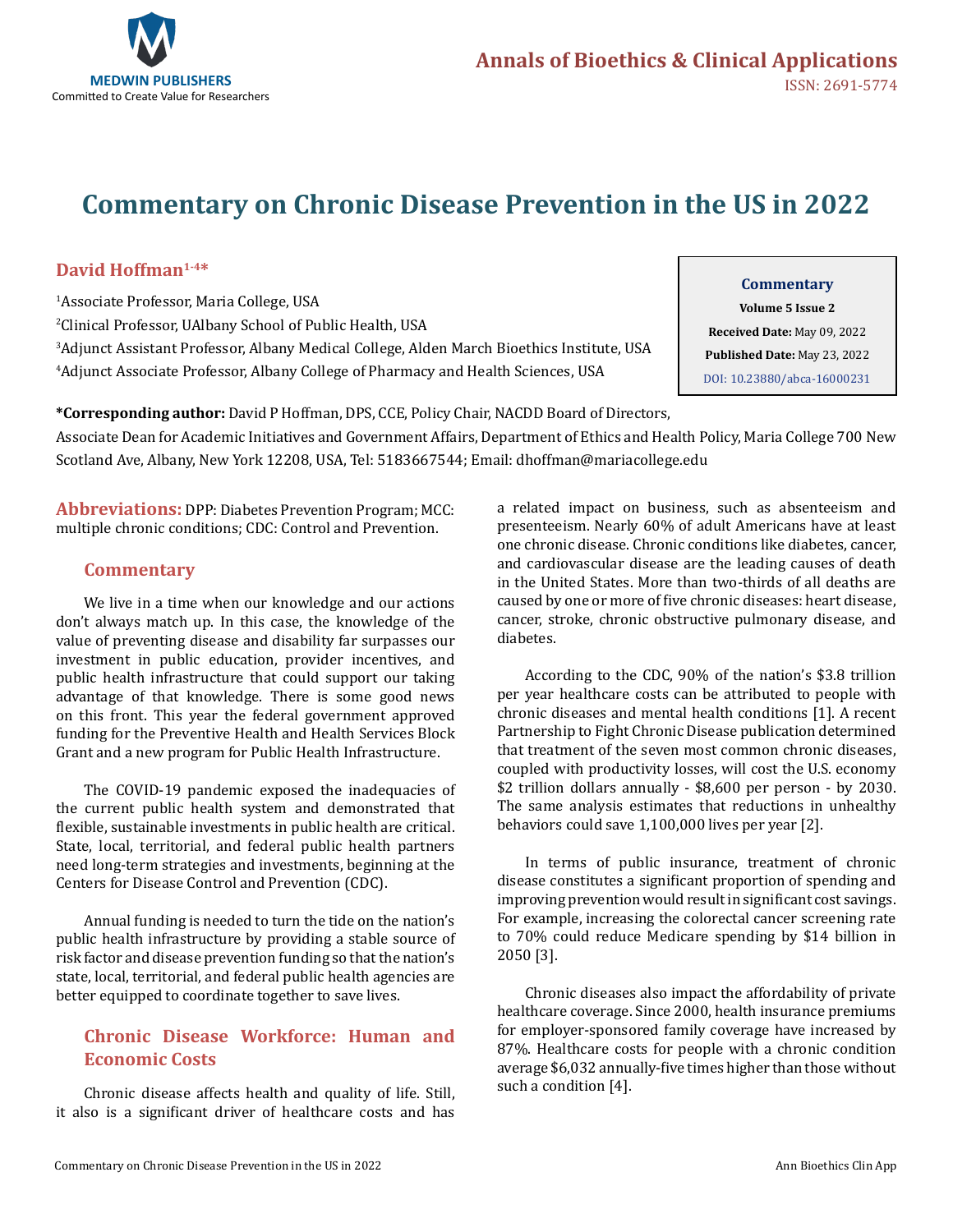About 40% of American adults have multiple chronic conditions (MCC), and evidence is growing that one chronic illness has a negative impact on the risk of developing others, particularly as people age. The nation's aging population coupled with existing risk factors (e.g., tobacco use, poor nutrition, and lack of physical activity) led us to the conclusion that these problems will grow if they are not effectively addressed now [1].

# **Much of Chronic Disease, Complications of Chronic Disease, and Related Costs are Preventable**

As the American population ages and more people are categorized as "high risk" for multiple chronic diseases, it is essential to recognize that an individual's choices have an impact. Yet, where an individual lives, attends school, and works impacts health too. Risky behaviors such as poor diet, lack of physical activity, tobacco use, and ignoring known risks like family history result in a dramatic increase in chronic conditions. Many routinely miss or ignore their body's warnings about the onset of a serious chronic disease or are unable to receive preventive care due to social or economic barriers. The result is poor collective health quality in the country that spends much more on healthcare than anywhere else. We also know there are strategies and interventions that can make a difference.

The following are some examples of what has been proven to work:

#### **Diabetes [5]**

- Healthcare costs for a person with diabetes are 2.3 times higher when compared to someone without the disease.
- Total costs of diagnosed diabetes in the United States equaled \$327 billion in 2017. This includes \$237 billion in direct medical costs and \$90 billion in lost economic productivity.
- • With a focus on pre-diabetes and risk factors, the Diabetes Prevention Program (DPP) provides education for improved diabetes management and has been proven to improve well-being and reduce costs.
- State Public Health Diabetes Prevention and Control Programs are essential elements in implementing and disseminating these strategies.

#### **Heart Disease and Stroke [6]**

- • Almost half of all American adults have high blood pressure.
- Cardiovascular disease is responsible for one in three deaths - 859,000 people - in the
- **United States.**
- Heart disease and stroke are responsible for \$216 billion in healthcare system costs and \$147 billion in

lost job productivity.

• State Public Health Heart Disease and Stroke Prevention Programs provide a critical link between populationbased efforts to reduce risk, community prevention efforts, and clinical care.

#### **Cancer [8]**

- Colon cancer stage 4 treatments are three times more expensive than stage 1 treatment costs.7
- Public health early detection programs for breast and cervical cancer have been responsible for identifying thousands of cancers in the early stages when treatment is more effective and less expensive.
- State Public Health Breast and Cervical Cancer
- Screening and Education efforts have been proven to increase screening rates for at-risk populations and often the entire population. The program has increased breast and cervical cancer screening by serving more than five million women with a focus on the medically underserved especially Black, Latinx, and American Indian communities [8].

#### **Alzheimer's disease [9]**

- Early detection, planning, and comprehensive caregiver support have been shown to delay institutional placement for people with Alzheimer's disease by 1.5 years –while maintaining dignity, safety, and caregiver well-being.
- The cost differential for families and home and community-based care systems vs. nursing home placement varies from state to state but is substantial everywhere.
- The Lancet Commission, echoed by the U.S. National Plan, now points out that up to
- 40% of the risk for Alzheimer's and other dementias are preventable or can be delayed. We need to make this common knowledge [10].
- The National Action Plan to Address Alzheimer's Disease and accompanying recommendations call for a stateled agency to assure coordination of evidence-based high-quality services for people with dementia and their caregivers. This is consistent with the National Association of Chronic Disease Directors' Healthy Aging Council recommendations. There are clear examples of strategies that improve quality of life and reduce system costs. Resources should back up the proposal for state coordination of these efforts to implement and disseminate proven strategies.

#### **Multiple Chronic Conditions [11]**

- Those with MCC have worse health, use more health services, and spend more on healthcare. These trends have been stable since 2008.
- Individuals with MCC have greater difficulties with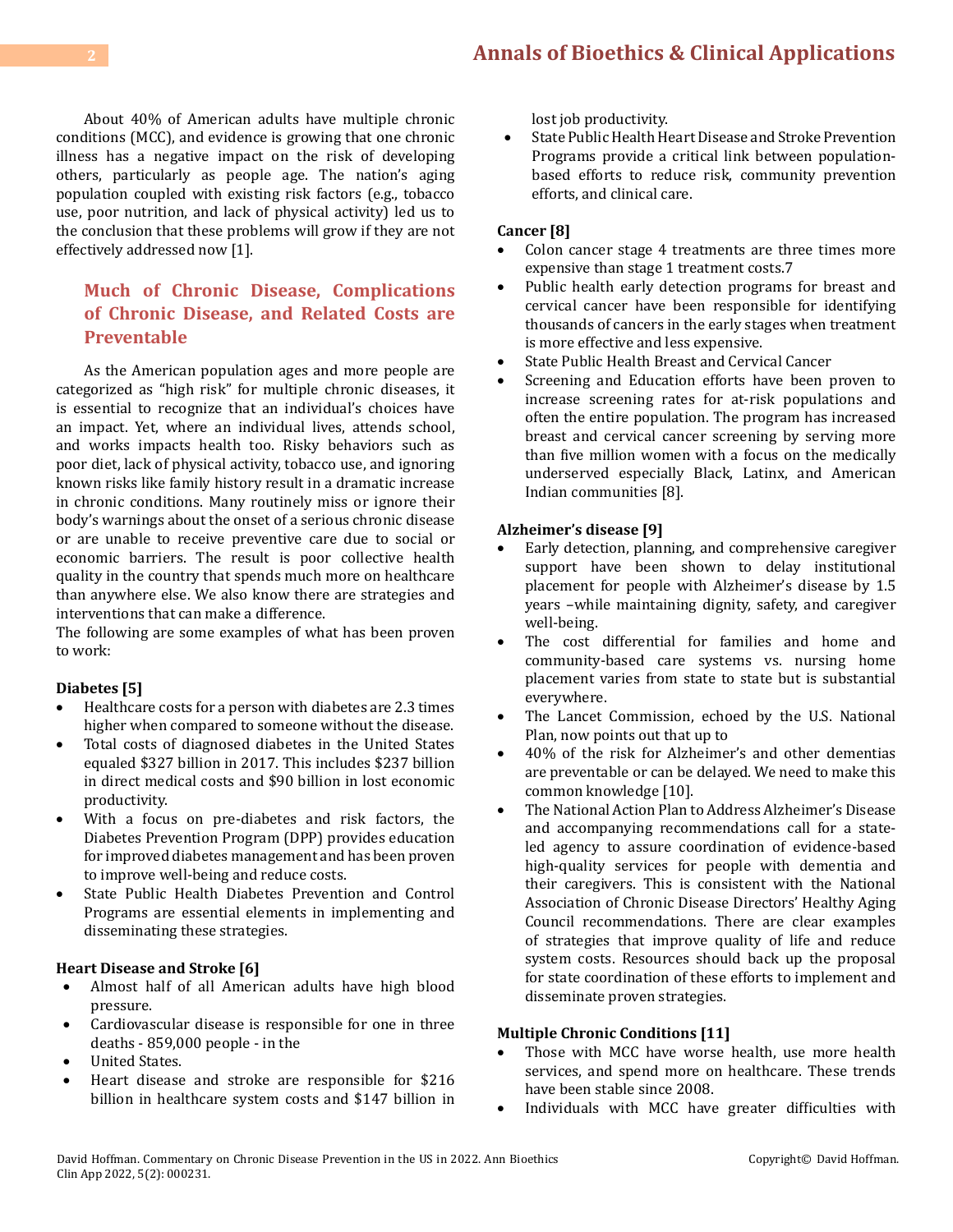activities of daily life and other functions that are important for maintaining independence.

- • State Public Health Chronic Disease Prevention and Control Programs, especially those that focus on common risk factors such as nutrition and physical activity, tobacco use, and related behaviors are a vital link to improving our nation's health. Programs focusing on age groups (e.g., childhood obesity prevention, youth tobacco prevention, and senior physical activity programs) are needed to serve as an adjunct to clinical medicine. These programs provide the venues and opportunities to help make the healthy choice the easy choice and reinforce healthy messages provided during clinical care where people live, go to school, and work. Imagine the difference between hearing "you should eat better and get more exercise" from one's doctor once a year versus being in communities where healthy foods and opportunities for physical activity are the norm and part of one's daily life.
- Health Affairs has noted that a 10% increase in public health spending would yield a reduced mortality rate across all causes, and a higher reduction in heart disease, diabetes, and cancer [12].

#### **The Growing Health Debt**

One of the most troubling and significant aspects of the current pandemic is the presence of growing health debt. The health debt is the accumulated impact of changes in health behaviors during the pandemic that will have longterm negative effects on health [13].

These changes in health behaviors, including missed preventive screenings, delayed treatment of existing diseases, forgone chronic disease management activities, and changes in health behaviors that have a negative impact on health (for example, increased alcohol consumption and reduced physical activity) have created growing health debt that will come due soon, especially in those with multiple chronic conditions.

This debt likely will be paid most dearly by those who can least afford the outcome: the uninsured, and those who have lacked access to healthcare and personal resources for prevention (safe places to exercise, healthy foods, time for attention to health habits).

#### **Bringing Resources up to Scale**

Today, only a tiny fraction of the United States' healthcare investment supports prevention and health promotion. States are implementing diverse, cost-effective strategies that work for early detection of cancer, prevention and control of diabetes, reduction of heart disease and stroke, and arthritis as well. Substantial investment in the CDC, State Health Departments, and HHS agencies must be made for a real impact.

Two primary examples are in the beginning of this commentary the Preventive Health and Health Services Block Grant and Public Health Infrastructure Supplemental Funding. Investment needs to be such that every state in America has a full complement of evidence-based programs to promote health and fight chronic disease and the necessary resources to coordinate these programs with related activities (Medicaid, CHIP, exchanges, etc.) [14].

#### **These programs must include resources for every state to address:**

- Public Health Infrastructure for critical aspects like public awareness, education and screening/intervention programs, and epidemiology
- • Physical Activity and Nutrition public health programs to improve care, prevent disease, and prevent complications (currently in only 16 states)
- • Early Detection of Cancer and Cancer Survivorship Services
- • Diabetes Prevention and Control (including prevention of kidney disease)
- Heart Disease and Stroke Prevention<br>• Tobacco Prevention and Control
- Tobacco Prevention and Control
- Arthritis Prevention and Control
- School Health and Oral Health Programs<br>• Healthy Aging-including Alzheimer's dis
- Healthy Aging -including Alzheimer's disease<br>• Healthy Community Programs (ACHIEVE
- Healthy Community Programs (ACHIEVE, REACH, others)

Many routinely miss or ignore their body's warnings about the onset of a serious chronic disease or are unable to receive preventive care due to social or economic barriers. The result is poor collective health quality in the country that spends much more on healthcare than anywhere else. We also know there are strategies and interventions that can make a difference.

#### **Implications**

An investment in chronic disease prevention and control programs will save lives, improve the quality of life, and save healthcare dollars. These investments are consistent with ethical principles including Beneficence (aiming to do good for all); Non-Maleficence (First doing no harm); Autonomy (individual decision making to a point it doesn't negatively impact others); and Justice (Fairness) especially regarding access. These principles help us to see that we must acknowledge the science and knowledge we've gained; avoid preventable disease and suffering when possible; and share what we know widely to support a healthy population who can live longer, healthier lives.